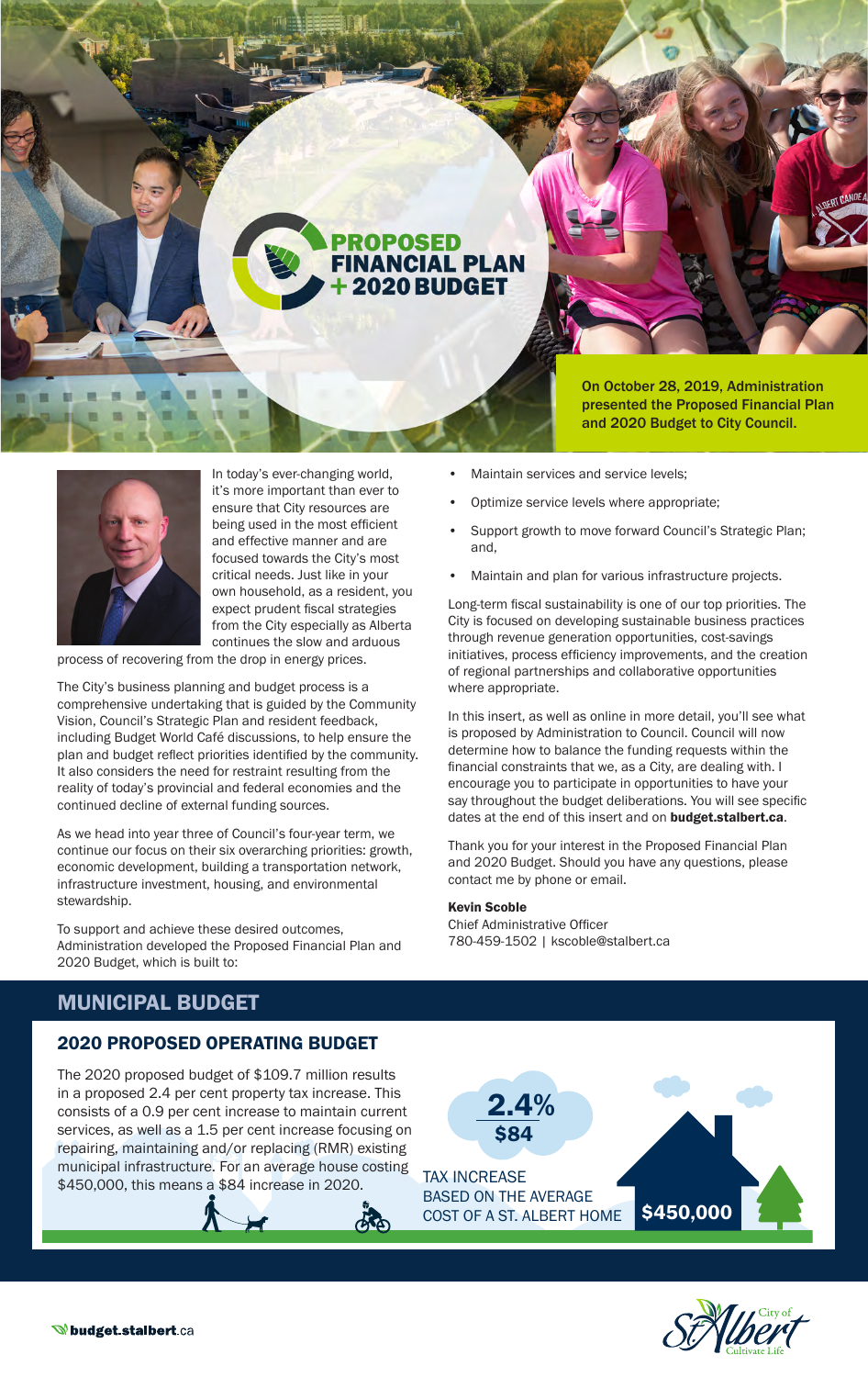## 2020 PROPOSED TAX DOLLARS AT WORK

The City of St. Albert provides many programs and services to residents and businesses. The annual proposed budget is built to maintain those services at Council approved service levels. Efforts are also made to continue to optimize service delivery to ensure community needs are met. The service categories are:



*\*Corporate Financing includes the portion of the tax levy used to support required debt payments, provides contributions to municipal capital reserves and projects and also includes common corporate revenues and expenses such as interest income, bank fees, and lease expenses.*



## UTILITY BUDGET

## 2020 PROPOSED UTILITY RATE

The Utility Rate funds the operating and capital costs for water, waste water, stormwater, and solid waste programs that support St. Albert's ability to provide clean, safe drinking water to its residents, as well as protect the natural environment through waste water treatment, stormwater and solid waste management.

## 2020 PROPOSED DISTRIBUTION OF UTILITY BILL

The typical monthly bill for 2020 is \$133.37, an increase of 0.05 per cent from the prior year. The allocations of monthly rates are as follows:

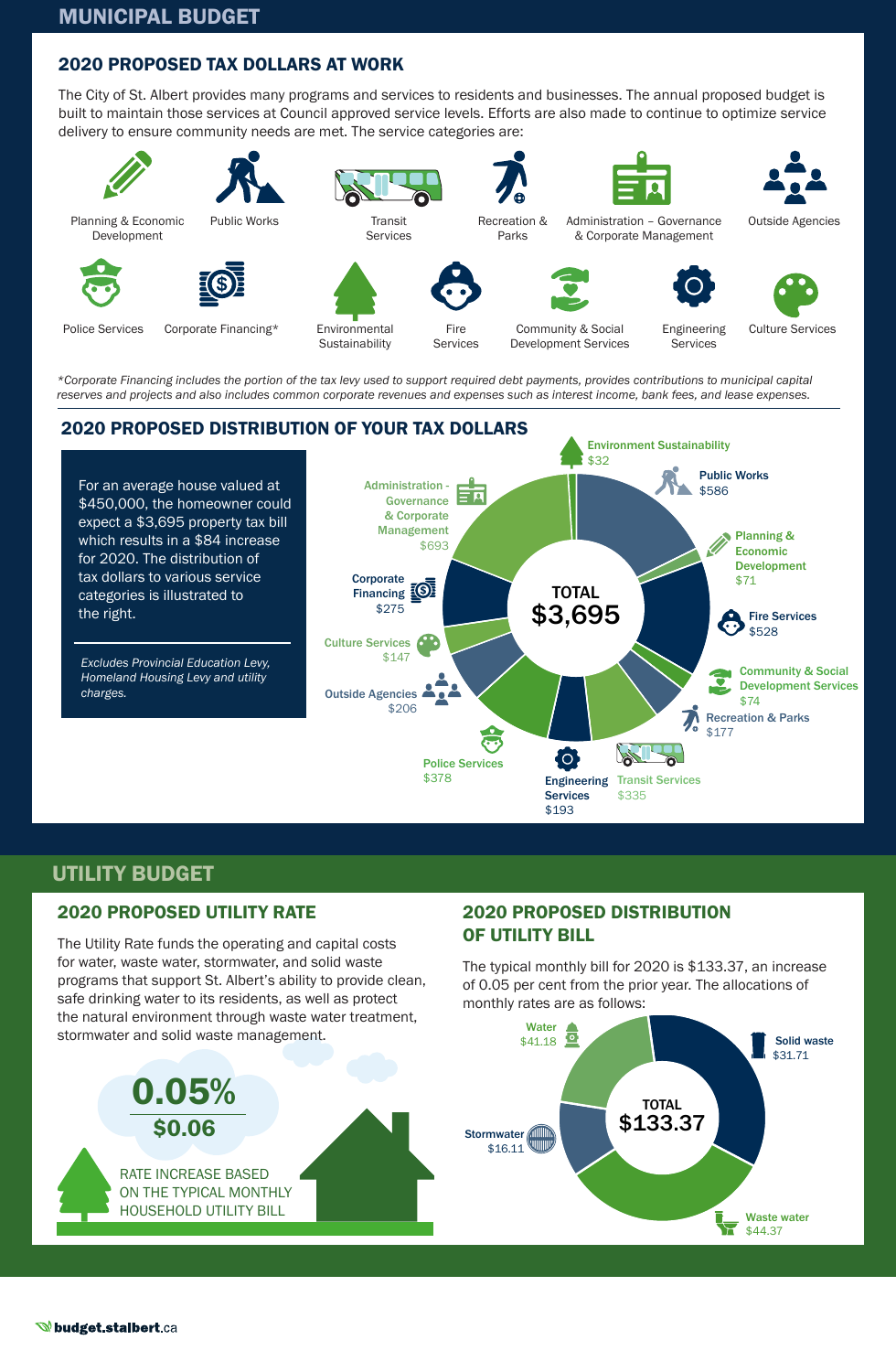# MUNICIPAL BUDGET

The 2.4% proposed property tax increase includes optimizing services and advancing priorities. Highlights include:



#### ADMINISTRATION – GOVERNANCE & CORPORATE MANAGEMENT

- Infrastructure capital funding strategy (RMR)
- Support for corporate procurement
- Smart City public engagement



#### COMMUNITY AND SOCIAL DEVELOPMENT **SERVICES**

• Income supplement for residents in need



#### FIRE SERVICES **Emergency Services personnel**

2020 PROPOSED MUNICIPAL CAPITAL BUDGET

The Capital Budget provides for investments in infrastructure and capital assets such as constructing, buying or maintaining assets including roads, sidewalks, buildings, vehicles, equipment and land. This portion of the budget is important for critical maintenance of existing infrastructure and the future growth of our city.

For 2020, the municipal capital plan investment by asset category is illustrated below:



# UTILITY BUDGET

For 2020, the utility capital plan investment by asset category is illustrated below: